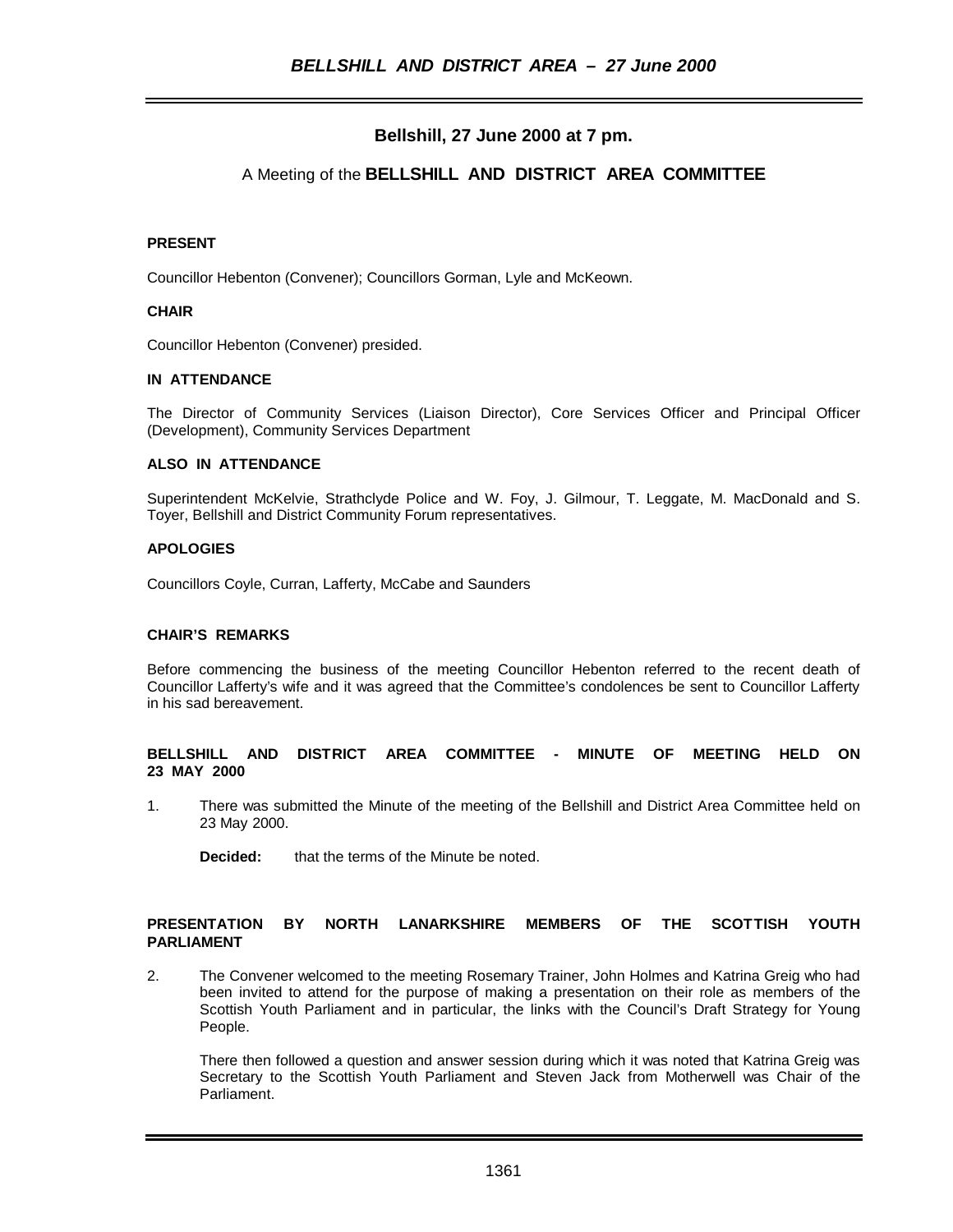÷.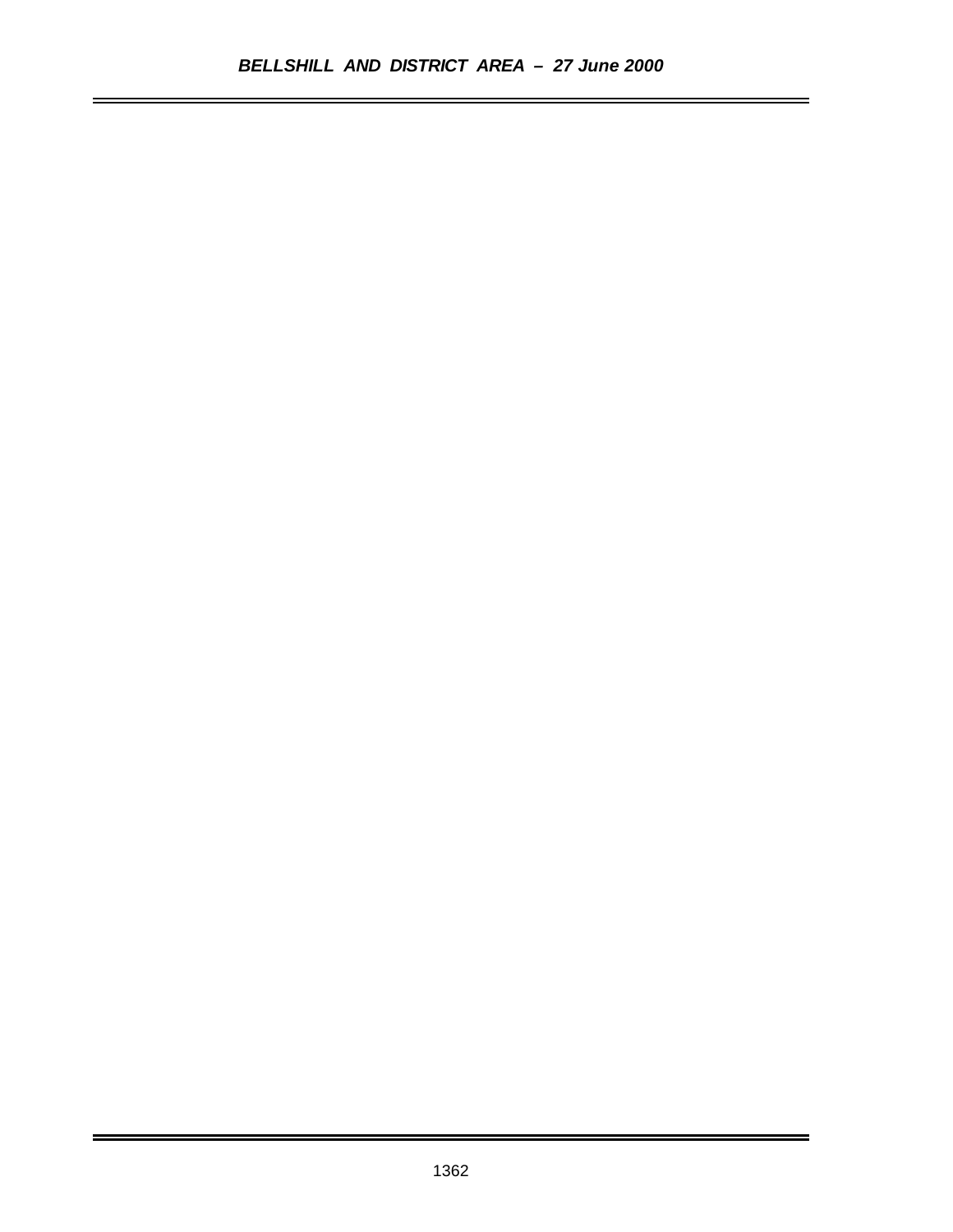At the conclusion of the session the Convener thanked the members of the Scottish Youth Parliament for their informative presentation.

**Decided:** that the presentation be noted.

## **BELLSHILL AND DISTRICT COMMUNITY FORUM - UPDATE**

3. With reference to paragraph 5 of the Minute of the meeting of this Committee held on 23 May 2000, there was submitted a report (docketed) dated 16 June 2000 by the Liaison Director advising (1) on the progress made towards the re-establishment of the Bellshill and District Community Forum; (2) that the Forum held its latest meeting on 15 June 2000, a note of which was attached as Appendix 1 to the report, and (3) that the Forum Members in attendance had (a) intimated their concern about the lack of representation from areas outwith Central Bellshill, namely Holytown, Newarthill, Tannochside, Viewpark and Birkenshaw, and (b) suggested that the Forum should have a standing item on the Area Committee Agenda.

### **Decided:**

- (1) that the Liaison Director be authorised to notify groups and organisations within the areas highlighted in the report of the availability of places on the Community Forum;
- (2) that the contents of the note of the Community Forum Meeting as detailed in Appendix 1 to the report be noted;
- (3) that there be a standing item on the Area Committee Agenda for the Community Forum;
- (4) that the Liaison Director submit a further report on the ongoing development of the Community Forum to a future meeting of the Area Committee, and
- (5) that the contents of the report be otherwise noted.

## **STRATHCLYDE COUNTRY PARK DEVELOPMENT STRATEGY**

4. The Liaison Director referred to paragraph 28 of the Minute of the meeting of the Community Services Committee held on 13 June 2000, when that Committee having considered a report dated 5 June 2000 by the Director of Community Services on the development strategy for Strathclyde Country Park, had agreed (1) that the Director of Community Services investigate and identify revenue generating developments and the availability and attraction of outdoor events appropriate in scale and nature to the environment of Strathclyde Country Park and report to the Community Services Committee on the results of his findings in due course; (2) that the strategies for development of the Park as contained in Section 4 of the report, be endorsed; (3) that the application of criteria for development of the Park, as contained in Section 5 of the report be agreed, and (4) that the opportunities for development of the Park, as detailed in Sections 6, 7 and 8 of the report as amended be noted.

In this connection there was submitted a copy of the report dated 5 June by the Director of Community Services and the Director was heard in further explanation of the report.

## **Decided:**

(1) that the views of the Community Forum and Youth Forum would be welcome in relation to the development of the Park Strategy, and